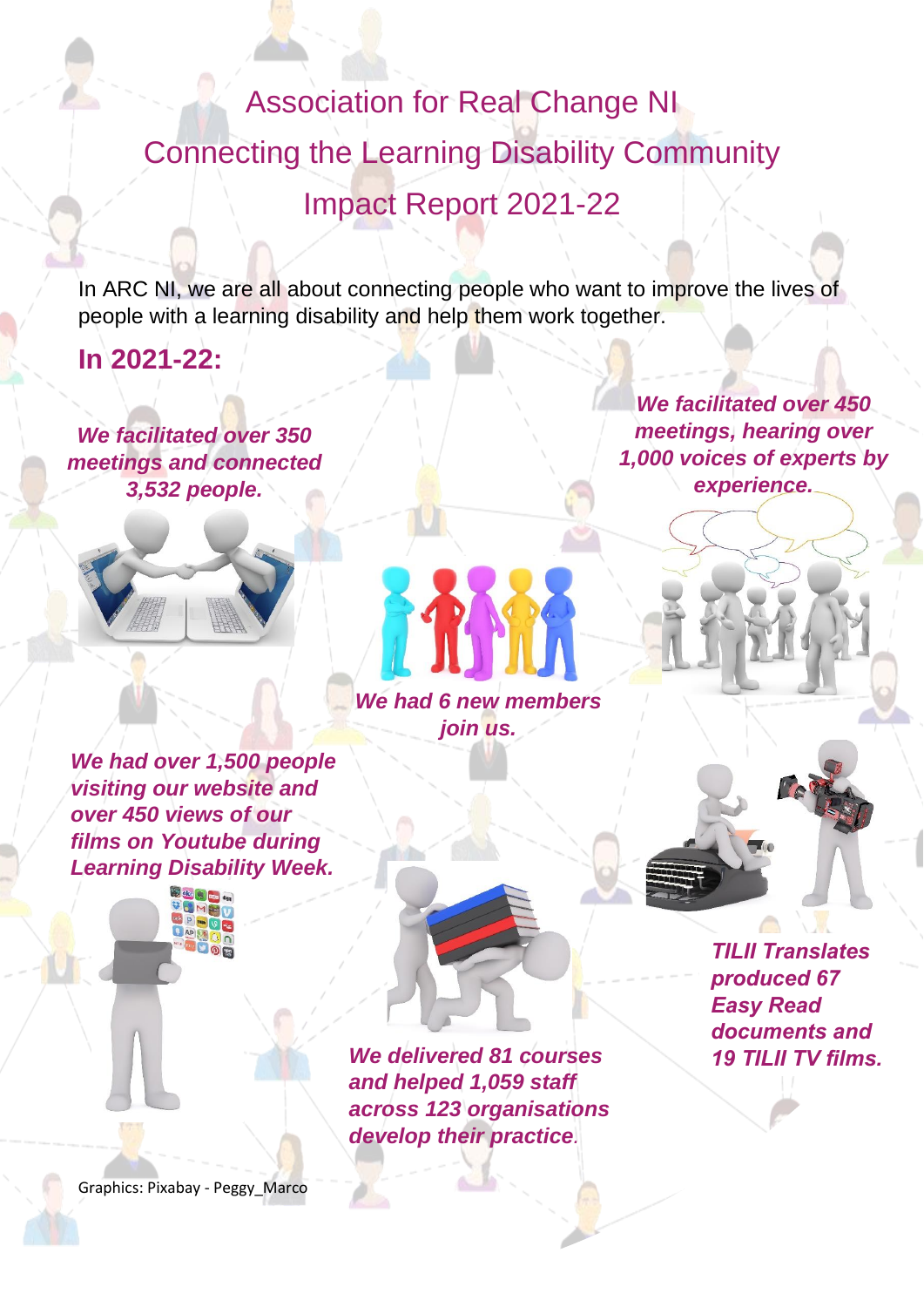In ARC NI, we are all about connecting people who want to improve the lives of people with a learning disability and help them work together. These might be leaders of services, Health Trusts who commission services, people who make policies in Northern Ireland Government Departments, frontline staff, family carers and people with a learning disability.

We do this in different ways.

• We bring people together in meetings to talk about things that are and are not working and together we think of ways to make it better.

## **"I just wanted to say thank you to you and your team for doing so much. We are bombarded by many pieces of information hourly, but I have found ARC's is by far the most useful and appropriate."**

• We meet with our 'Telling It Like It Is' groups of people with lived experience (experts by experience) and support them to advocate their views.

**"I really like being a part of TILII I can give my ideas and get my voice heard. I especially enjoy TILII TV. I enjoy making films for my friends to help them understand important information. I also like making fun films like our virtual cruise for LD week. I love singing and telling jokes. I am a great comedian, and it is good because I am famous on TILII TV."**

- We provide membership which offers range of benefits to learning disability providers who provide services including:
	- ➢ living options e.g. Care Home, Supported Living etc;
	- ➢ day activities e.g. Day Centres, Day Opportunities; and
	- $\triangleright$  short breaks / respite.

## **"I have often seen members calls for help come out from ARC but I don't think I have ever asked for one to be made. Just from a personal perspective, can I say how much I appreciate this and how valuable this resource is."**

• We make information accessible and easy to understand through our translations service (TILII Translates), led by experts by experience.

**"Can I just put on record to you my extended thanks and appreciation for the quick turnaround of the translation we needed. It's very much appreciated. The team were so accommodating and provided amazing support during what was a hectic couple of weeks and a lot of changes from our end."**